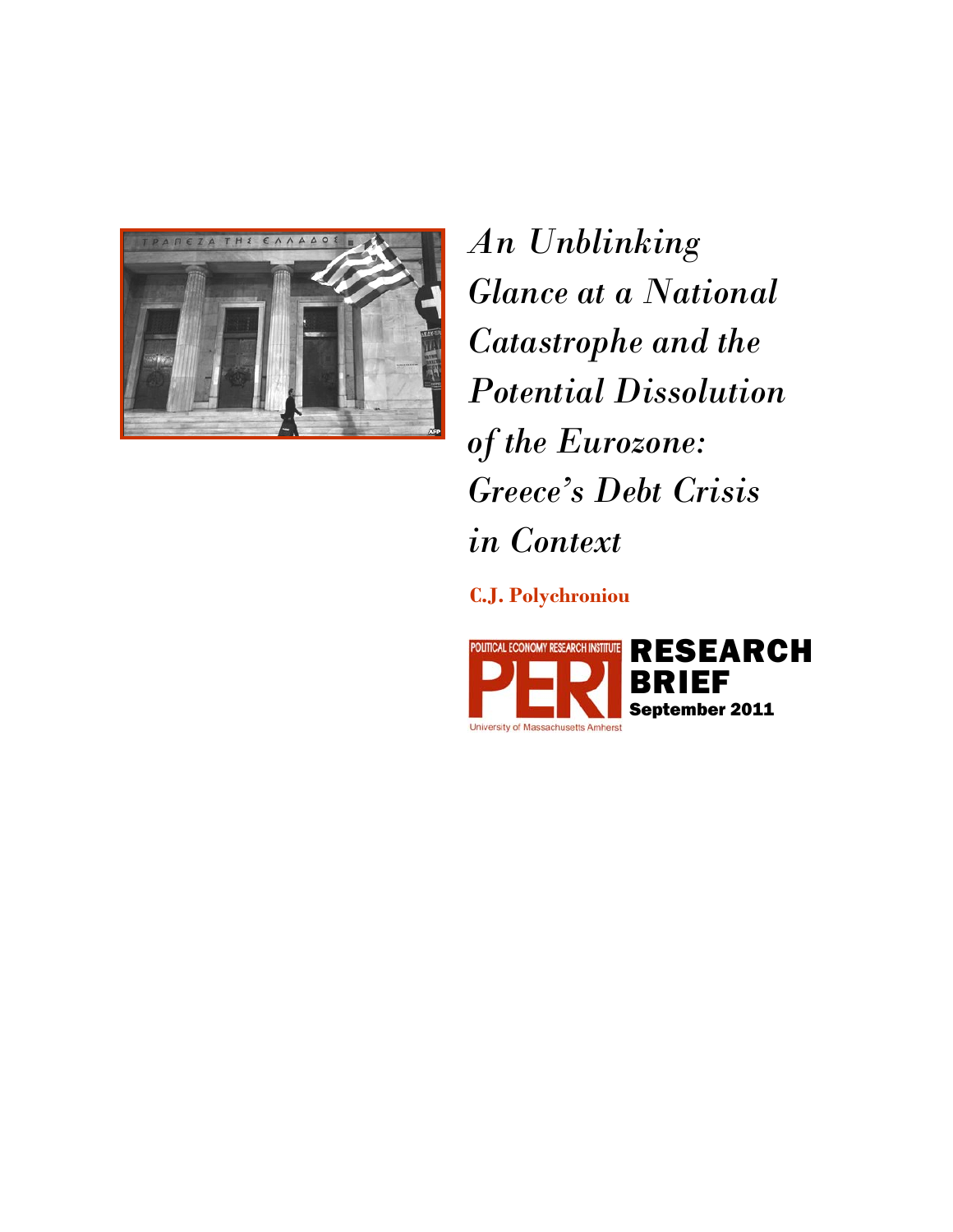# *An Unblinking Glance at a National Catastrophe and the Potential Dissolution of the Eurozone: Greece's Debt Crisis in Context*

## C.J. POLYCHRONIOU

*September 2011* 

The European Union has its origins in the aftermath of World War II and it was set up largely as a response to European geopolitical setbacks rather than as a concerted expression of idealistic aspirations to establish some sort of a pan-European state that could realize Immanuel Kant's vision of perpetual peace. The founding fathers of the EU had as their primary target to bring "France and Germany together" for the purpose of exorcising "the demons of the past."1 This was a political mission and economic cooperation was believed to hold the key to success.

The European project, now in its sixtieth year, is without a doubt the most daring and innovative movement toward economic integration in the history of the world. Having evolved from the Coal and Steel Community (1952) to a "Union" after the ratification of the Maastricht Treaty (1993), which laid out the provisions for the creation of a single currency (the euro) and prepared the stage for the establishment of a European Central Bank by the Treaty of Amsterdam (1998), the EU encompasses 27 member states with a combined population of over 500 million people and generates a GDP close to 13 trillion euros, making it the largest economy in the world. The euro is the most widely circulated currency in the European Union and it is used by 17 member states, which compose the so-called Eurozone.

However, all is not well in Euroland. The financial crisis that erupted in the United States in 2007 after the collapse of Lehman Brothers spread quickly into Europe2 and the continent found itself in no time in the midst of its most severe financial and economic crisis since the 1970s. At first, there were threats of a financial meltdown, with governments from London to Berlin rushing to save faltering banks. The situation in Iceland was specially dire as the country's economy had been particularly hard hit by the credit crunch. A similar situation took place in Ireland, with the government stepping in to guarantee the nation's main banks. In March 2010, the Governor of Ireland's Central Bank, Patrick Honohan, described the Irish crisis as "one of the most expensive banking crises in world history."3

The financial horror in the European Union did not stop with the banking crises. A wave of debt crises followed thereafter, with Greece leading the way. As the possibility of Greece defaulting on its huge debt burden became quite real, the EU and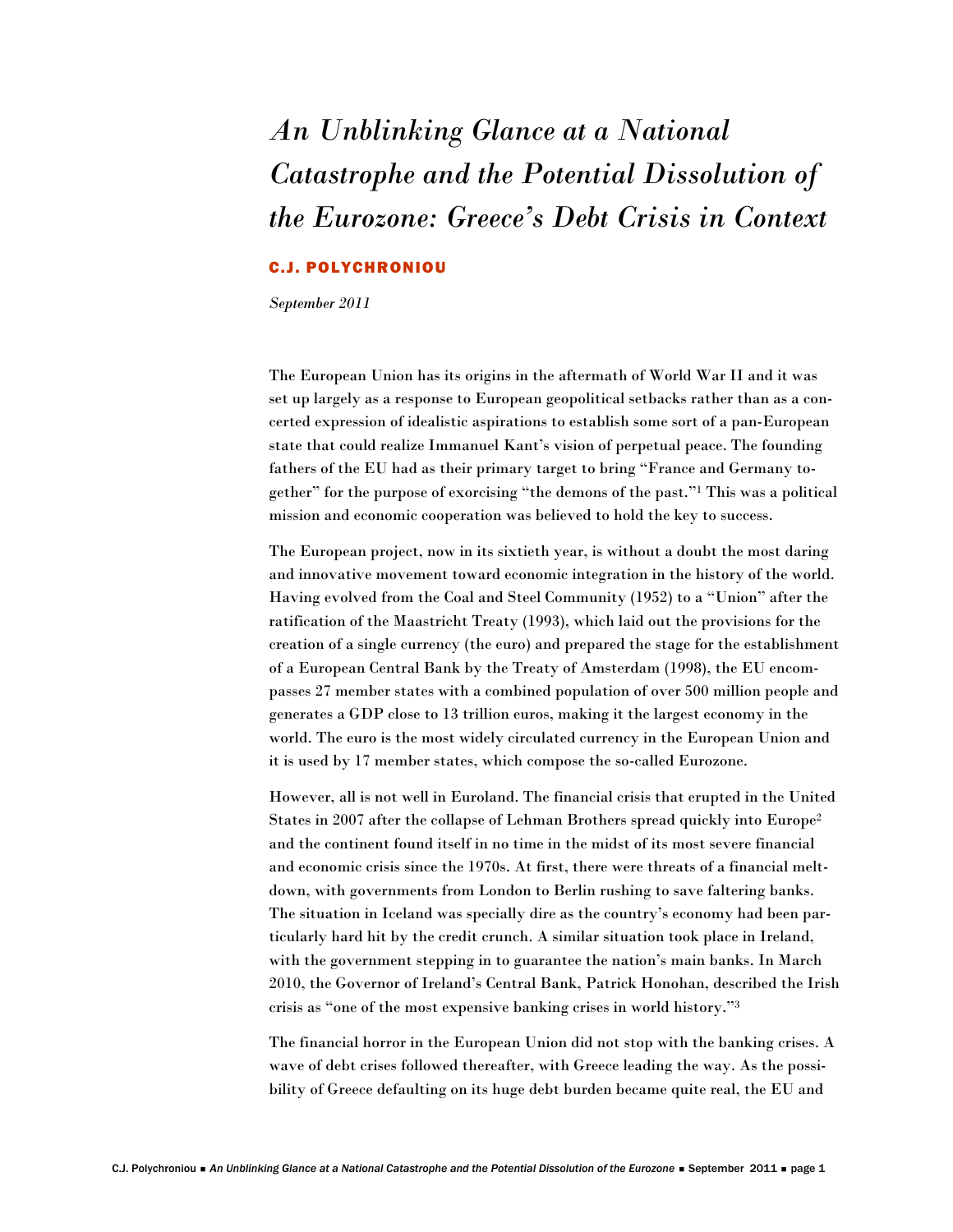the IMF moved in with a massive rescue plan (a bailout plan for the amount of 110 billion euros was approved in May 2010) which included a structural adjustment program that contained harsh austerity measures. Restructuring Greece's unmanageable debt was completely ruled out by the EU chiefs, who opted instead to convert Greece into a guinea pig for the most radical neoliberal conversion of a national economy since the time of Margaret Thatcher.

Greece, an economy with long-term structural problems and notoriously known for its public sector inefficiency and public corruption, is the weakest link in the Eurozone; it accounts for only 2% of EU's total GDP. Yet, that did not stop the Greek debt crisis from spreading like "Ebola"4 throughout the Eurozone, affecting particularly the other peripheral economies. With markets sensing that the EU/IMF bailout plan was only going to make Greek government debt even more unmanageable, a contagion effect was set into motion which soon materialized into a systemic Eurozone crisis.

The Eurozone crisis is a crisis of global neoliberal capitalism and all that free markets signify: economic insecurity and greater risk, increased inequality and social malaise, greater capital freedom and less political democracy. In this respect, the Greek problem, admittedly with some unique and extraordinary characteristics, is also a European problem—in exactly the same way as Ireland's crisis is a European problem. After all, how could two countries with such dissimilar economies end up with a common fate?<sup>5</sup> In the neoliberal universe, where politics has surrendered power to an oligarchical elite, national economies are at the mercy of predatory capitalist forces and, by extension, policymakers seem to be able to do very little to influence outcomes. Indeed, who is to deny that global capitalism has plunged much of the world in a crisis of unprecedented proportions and is causing misery and suffering for millions of people? Economic insecurity, mass unemployment, declining wages, poverty, social marginalization, crime, fear and social decomposition are now defining features of many advanced capitalist societies. With growth concentrated largely on speculative financial activities and the suppression of wages, wealth is so unequally distributed that the social and historical boundaries between rich and poor nations have completely broken down. Wealth and poverty coexist in close proximity in many cities in advanced societies just as they do in the less developed world.

*Greece, an economy with long-term structural problems and notoriously known for its public sector inefficiency and public corruption, is the weakest link in the Eurozone.*

With the belief that markets on their own terms are the best means for the maximization of growth and development and that societal interests are best served when individuals act more like consumers than citizens, the neoliberal dogma has become a scary dystopian nightmare. In its bare essence, neoliberalism represents a counterrevolution to the postwar regime in the area of economic and social rights and connects to the interests of the rich, corporations and the needs of the dominant form of capital in contemporary capitalism, that of finance.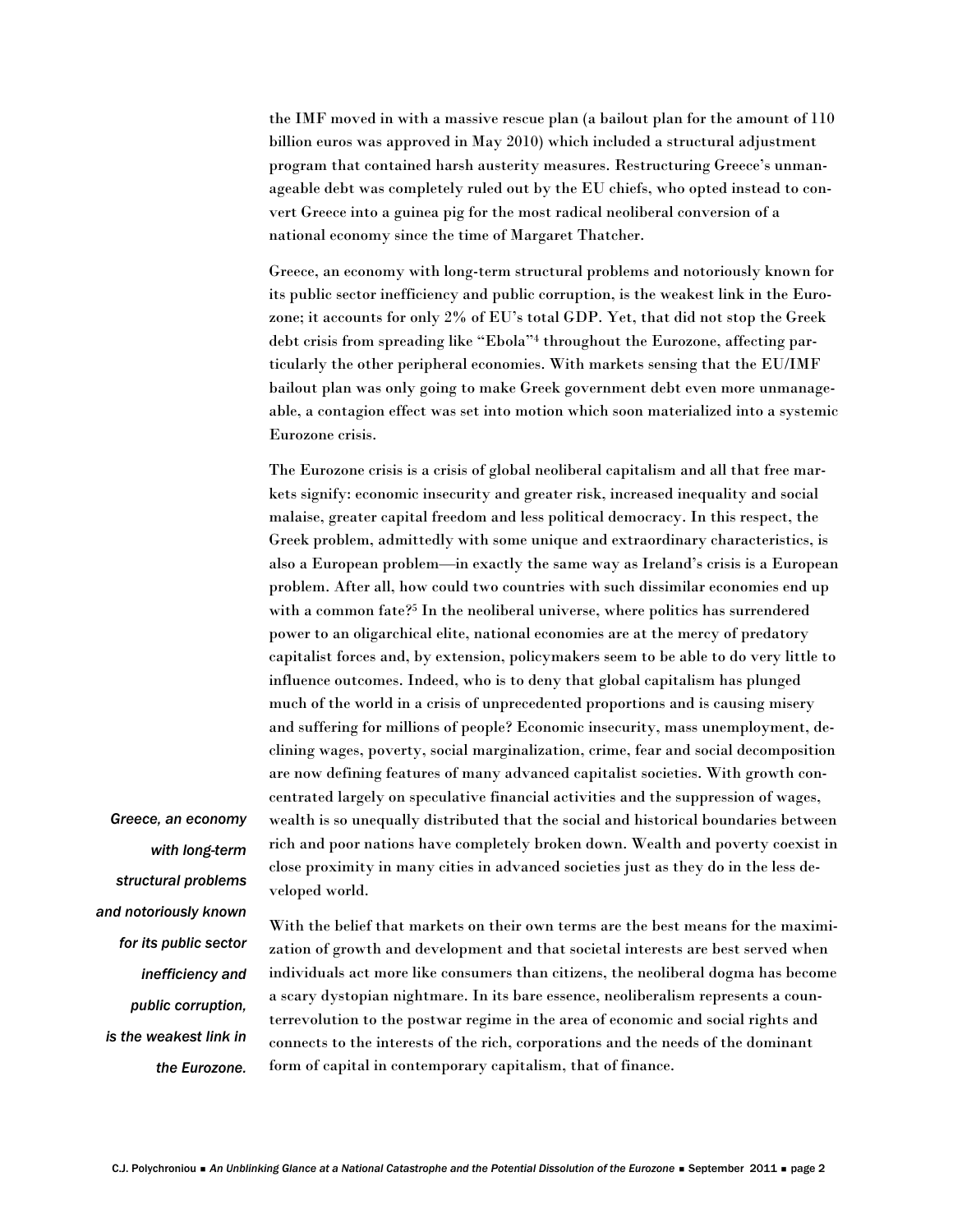Neoliberalism has allowed the liberalization of labor rules, privatization of state assets, budget cuts in social programs, public education and public health. It has protected sharp tax cuts for the rich, real estate, banks and financial transactions. It has worked to strengthen the penal state. It has supported the penalization of poverty and criminalization of many social movements resisting the collapse of the public sphere.

In a similar vein to what happened to the Third World in the 1970s and 1980s, Europe has fallen victim to global neoliberal economic policies. The global financial crisis that reached its peak in September-October 2008 has become a global employment crisis. This crisis has engulfed all of Europe, and threatens to dismantle the last vestiges of the social market economy and to complete the destruction of fundamental gains and social rights won by the working class populations over the last fifty or so years.

Since the Maastricht Treaty where Europe fully expressed its intention to embrace and reinforce the global neoliberal project, the erosion of social welfare guarantees has proceeded with only popular resistance standing in the way of the complete dismantling of social democracy. Now, as the global crisis has spread to Europe, bringing to the forefront the flaws of the euro being the single currency throughout the EU, fiscal problems and sovereign debt have emerged as the most pressing issues. Fiscal discipline and severe austerity measures are being implemented in order to tame the global financial markets and provide stability to the European banking system.

Greece is now under the command of the EU and the IMF because of the unmanageable size of its debt and has thereby become subjected to draconian austerity measures. Portugal, Spain, Italy, France, and England have joined Europe's austerity club with deep budget cuts. Latvia and Romania are also under EU/IMF supervision and their economies have been subjected to shock-therapy treatments for the bailout loans they received.

In the neoliberal dystopia, ideological distinctions between social democratic and conservative political parties have vanished. Thus, in Greece and Spain, "social democratic" governments are discarding even the pretext of being agents of progressive reform. These governments are imposing unprecedented cuts and austerity measures significantly reducing the standard of living for working people through the roll back of long established social programs, social entitlements and social rights.

Greece is by far the most striking example of how easily a "socialist" government can become an agent at the service of the global neoliberal project. In its 2009 electoral campaign, Greece's socialist party, PASOK, led by George Papandreou, offered the model of "participatory democracy" as the foundation of a new politics. Yet, the first action Papandreou took as new Prime Minister was to prepare the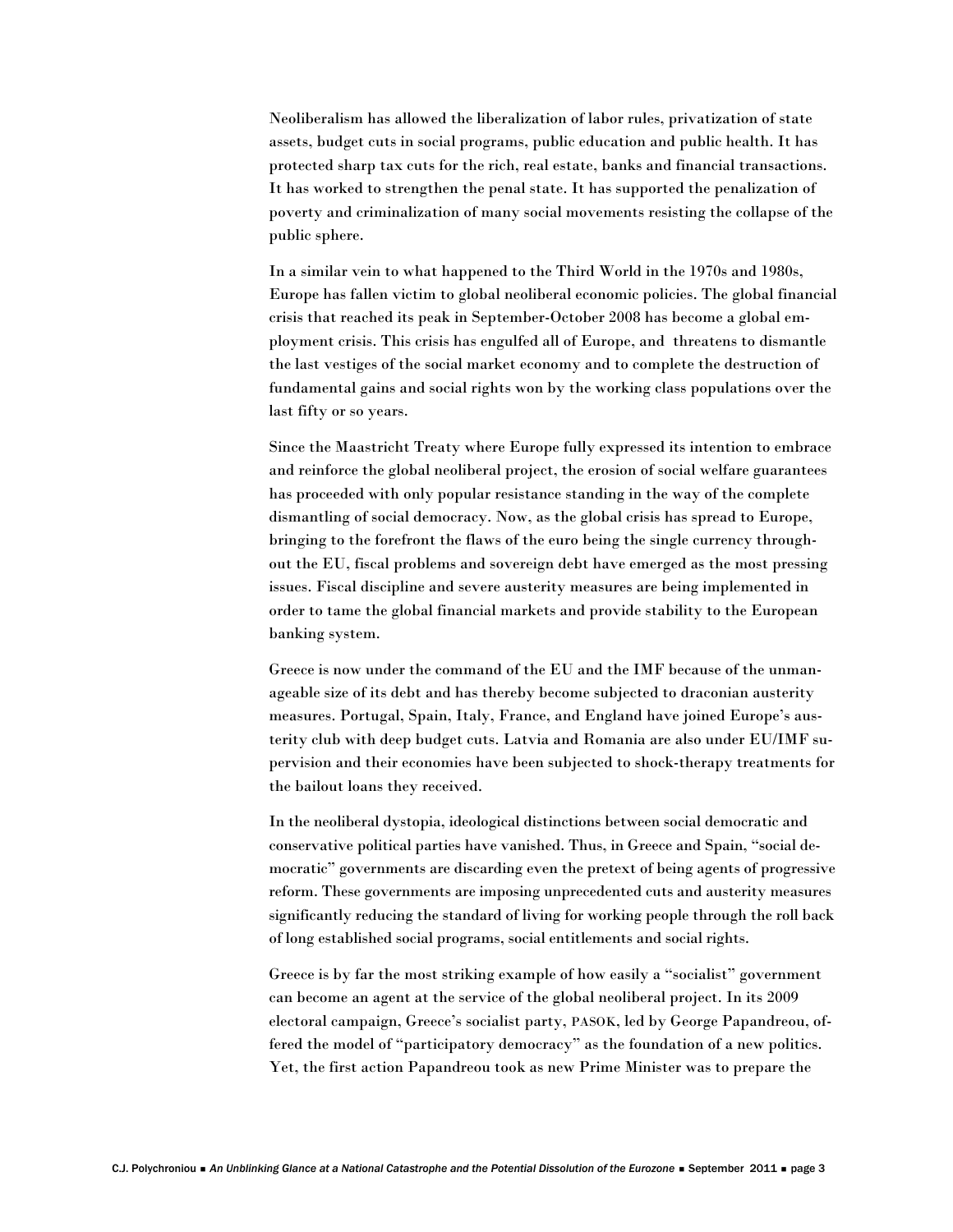ground for turning Greece over to the IMF – and hiding this hideous fact from the Greek citizenry until the last minute.6

*If anything, the EU/IMF policies that are being currently implemented will ensure the country's default and force Greece out of the euro.*

What follows is an attempt to examine the politico-economic background of Greece's debt crisis and highlight the catastrophic effects that the austerity measures are having on the country's population and on the prospects for economic recovery. If anything, the EU/IMF policies that are being currently implemented will ensure the country's default and force Greece out of the euro. The extreme neoliberal policies of the EU, combined with the ambiguous approach to further economic and political unity provided by Germany and France, substantially increase the risk of the potential dissolution of the Eurozone and even the unravelling of the European integration project. In the light of all this, the fact that the EU's leaders are having a difficult time getting a handle on the Greek problem and providing a comprehensive solution for the Eurozone debt crisis is due to the very constraints of the neoliberal economic regime in which policymakers operate, and helped to create, and much less a question of political incompetence. The architecture of Eurozone governance, combined with the asymmetries of European integration, severely limit quick, far-reaching political decisions for addressing the debt crisis, including Europe's banking system which remains vastly undercapitalized. As such, former Chancellor Helmut Kohl's recent complaint, reported in *Der Spiegel,* that "Chancellor Merkel is destroying my Europe,"7 may contain an element of truth, but also reveals a lack of full appreciation of how far apart today's Europe is from the social democratic model that the continent represented only a few decades ago.

#### UNFIT FOR THE EURO

When Greece was admitted to the Eurozone, on January 1, 2001, the feeling among the political elite and the financial and business community in Athens was, naturally, one of jubilance. The Greek Finance Minister, Yannos Papandoniou, described it as "an historic day that would place Greece firmly at the heart of Europe" while prime minister Costas Simitis propounded that "we all know that our inclusion in EMU (European Monetary Union) ensures for us greater stability and opens up new horizons."8 Both of them would end up eventually being perceived as having reigned over the longest unbroken period of political corruption in the modern period of Greece.

The Greek political and financial elite were in agreement with European economists and public officials that a single currency would produce important benefits. A report by the Commission of the European Community itself, titled "One Market, One Money," published some ten years before the euro went into effect, outlined what it considered to be the major benefits of a single currency but also underlined some of the costs associated with it.9 Typically, the Greek political elite chose to ignore the latter, as that would have meant facing the hard reality that the Greek economy was not in a position to engage in intense competition in a single unified market with a single currency, and focused its public relations campaign on convincing the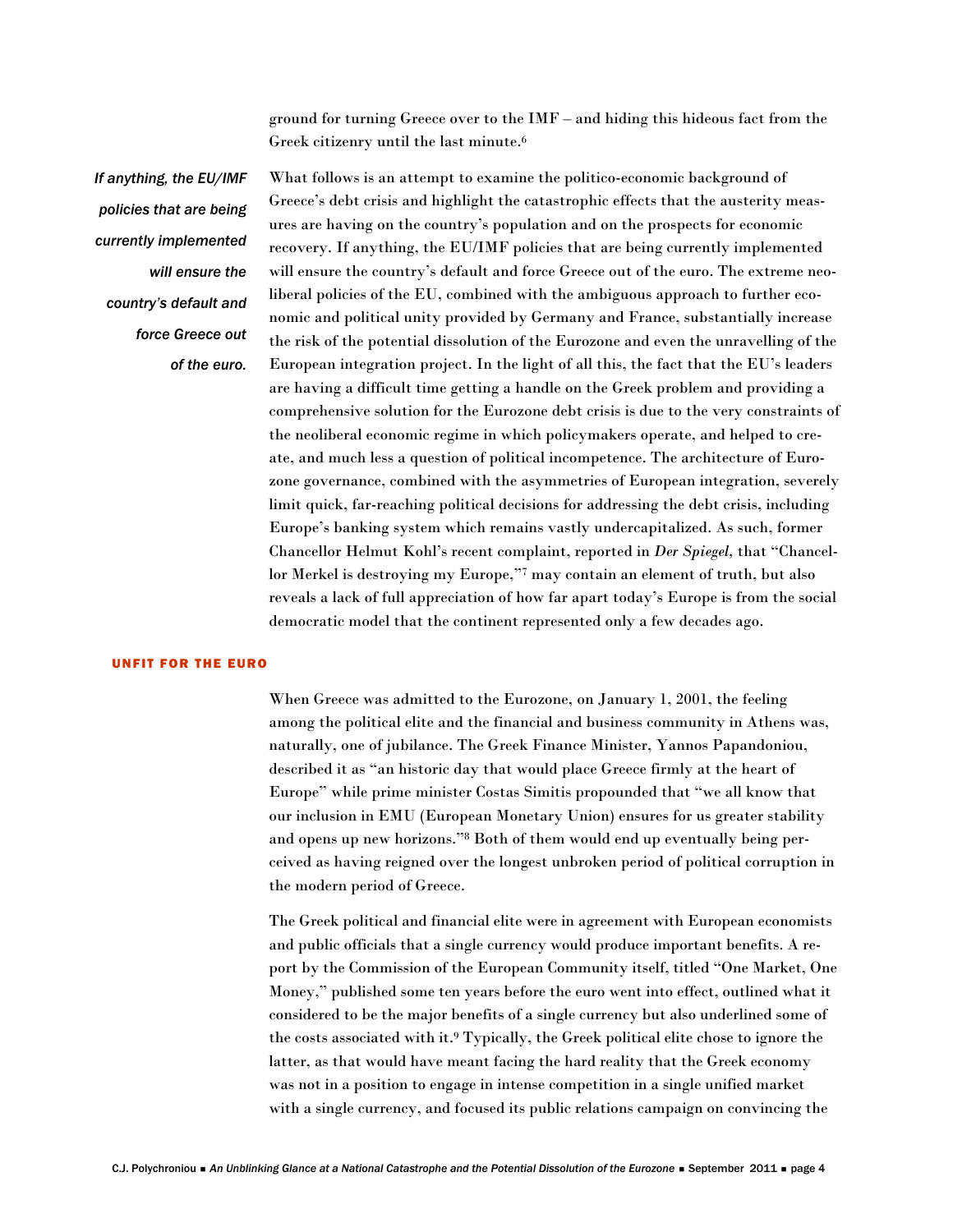citizenry of the great historical opportunity provided by joining the Eurozone. For instance, one of the main benefits of the euro, according to the report, was that "it will speed economic integration and economic growth through increasing competition and higher productivity."10

The European project of economic and monetary union in the form of a single currency was not without its critics, and some of them were to be found in fact inside Germany itself. Wilhelm Hankel, Karl Albrecht Schachtschneider, Joachim Starbatty, and Wilhelm Nφlling were four renegade professors who opposed the euro from the start and tried to stop it with a legal challenge to Germany's highest court. Obviously, they lost the case. They tried again twelve years later against a German bailout of Greece. They lost again. Their basic claim was that the euro was an architectural flaw which would lead to the downfall of European economies. In a recent interview I did with one of the four renegade German economists, Joachim Starbatty felt vindicated and repeated his long standing objection to the euro: "a monetary union can survive only if the economic competitiveness of all member states moves in the same direction and if the different governments implement a healthy fiscal policy."11

A similarly strong argument made against a single European currency was that sustainable convergence in the European Union could be achieved only at the expense of even higher rates of unemployment. According to this argument, Eurozone economic and fiscal policy must lead to real unit labor cost convergence, otherwise unemployment would reach unsustainable levels. Yet, real convergence (growth, wealth creation, real wage costs, unemployment, productivity) in a neoliberal economic environment, the critics implied, is a chimera. Indeed, the critics have proven to be right, at least on this point: the euro has led to greater economic and social inequality among the various national economies, has exacerbated the problem of unemployment in the peripheral economies, and has produced huge transfers from the periphery to the core. But to have expected the political and financial elite in Greece to engage in such reflections and ponder whether it was wise for the country to enter the euro when it did would be equivalent to expecting a shark to twist and turn away at the smell of blood. The easy access to international credit with low interest would not only help to sustain the growth model and strategy of the last thirty years, but would also greatly expand opportunities for bribery, kickbacks, and payoffs for the political class. As for the academic neoliberal economists, who were staunch advocates of Greece joining the euro, the best they could do was hedge their bets on the unfounded hope that the single currency would lead to increased productivity and speed structural adjustments within the Greek economy.12

Clearly, the extent to which recent developments in the Eurozone have granted renewed legitimacy to the arguments of the critics of the euro may still be up for grabs. What is incontestably clear, however, is that Greece was unfit to join the euro when it did.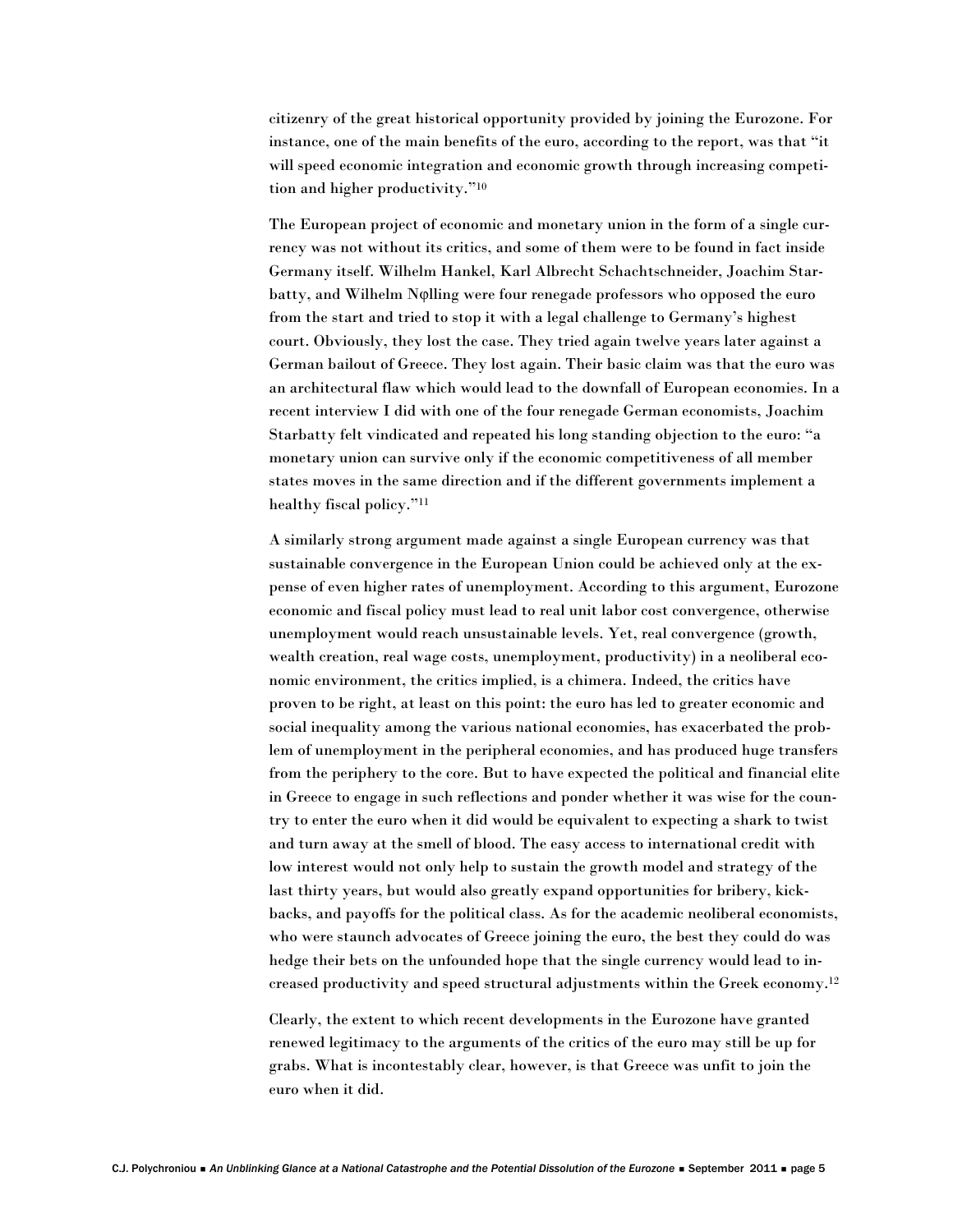To be sure, as the 20th century was coming to an end, the Greek economy had serious structural weaknesses, marked by low competitiveness, an inefficient infrastructure, a rigid labor market, limited productive capacity, several financially unsustainable public sector companies, and an ineffective and often inefficient public sector administration.13 Its market-based but state-driven economy was controlled by an oligarchical structure in which large business conglomerates and wealthy individuals, in alliance with the domestic political elite, owned the bulk of the country's wealth, controlled the media, and set the political and economic agenda. As such, a parasitic capitalist class lived off the state budget, with the plundering of the public wealth largely taking the form of public work contracts (always with a hefty kickback to the politicians involved) and massive tax evasion.

Greece gained entry into the Eurozone by fabricating (with help from Goldman Sachs) the true state of the country's fiscal condition. A few years after its admission into the Eurozone, Eurostat announced that the Greek budget deficit was 4.1% in 2000, 3.7% in 2001 and 2002, and 4.6% in 2003. The figures provided by Athens for entry into the Eurozone were 2.0% for 2000, 1.4% in 2001 and 2002, and 1.7% in 2003.14 As for the debt, we know now that in 2000 it stood at a whopping 114% of GDP.

*Greece gained entry into the Eurozone by fabricating (with help from Goldman Sachs) the true state of the country's fiscal condition.*

The Greek deficit was not an invention of the 2000s. Its roots go back to the populist government of Andreas Papandreou in the 1980s and became a permanent feature of every administration's economic policy for the next two decades. During both the 1980s and the 1990s, annual government expenditure exceeded revenue by an average of over 8% of GDP. As was to be expected, public debt also increased during the same period --- largely in response to high deficits that were accumulated on a yearly basis.15

Also indicative of how weak the economy's fundamentals were at the time when Greece's was eagerly seeking to gain entry into the Eurozone, the balance of payments in 2000 registered an 8.3 billion euro deficit, having nearly doubled over the previous year.16 Another major source of concern was the huge deficit in the five public health funds, which in 2000 amounted to approximately 1.5 billion euro.<sup>17</sup>

Lacking an open, transparent and non-discriminatory business environment, as well as a healthy, competitive economy, unemployment in Greece was also quite a serious problem at the time. In 1999 the real national employment level stood only at 56.9% when in the EU it was 63%. The official unemployment rate for that same year was close to 12% when the average rate of unemployment in the EU was 9.4%.18 The unemployment problem remained at very high levels throughout the between 2000 and 2009, and today, as a result of the harsh austerity measures imposed by the EU and the IMF as part of the bailout plan, unemployment has hit 16%, with many analysts predicting that it will reach or even exceed the 20% mark by the end of 2011.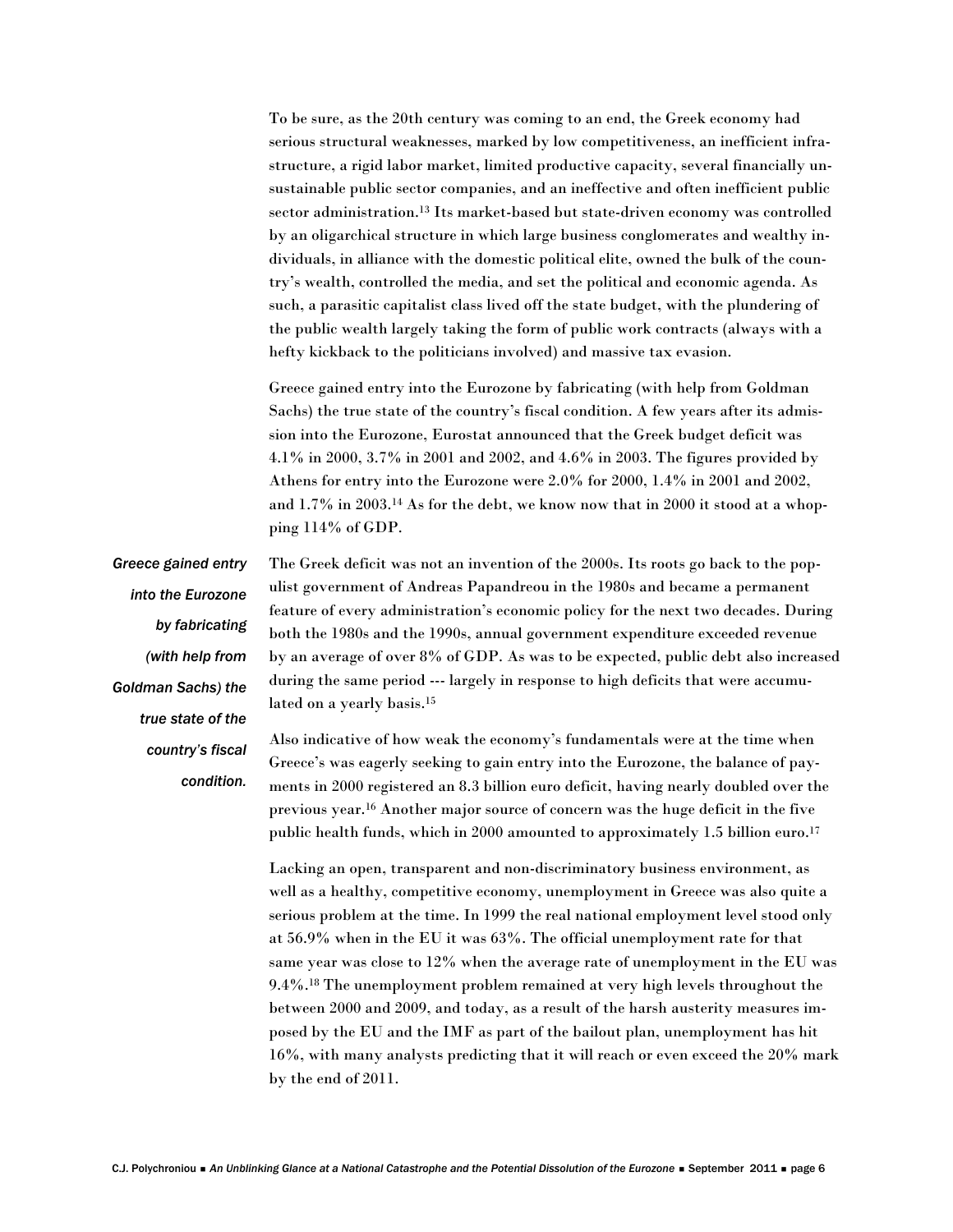Clearly, Greece should not have joined the Eurozone when it did; in fact, it did so through manipulation of the fiscal accounts because its domestic politico-economic elite saw a window of opportunity for easy access to additional wealth and because the EU chiefs at the time, largely for political and perhaps even ideological reasons, opted to look the other way. Greece's entry into the Eurozone, as some analysts have pointed out, has been "a failure of historic proportions."<sup>19</sup>

## ECONOMIC GROWTH WITH BUBBLES

The performance of the Greek economy since the adoption of the euro poses significant challenges for economists and other analysts and, as such, requires a level of analysis which is as far removed as possible from the traditional neoclassical economic approach. Capturing the major contradictions of Greek political economy the extent to which economic growth was based on the deregulation of credit and capital markets and on extensive borrowing, the degree to which wealth creation was formed on the basis of financial scandals, raw top-to-bottom redistributions of income, labor exploitation and massive tax evasion among the rich—requires more than a microanalysis based on rational consumers and firms.

As we have already seen, one of the arguments in favour of a single currency was that it would make economies more competitive and that it would increase growth and productivity. Yet, a recent study sponsored by one of the country's largest banks revealed that Greece's competitiveness decreased by 10% between the period 2000-2009.20 This development carries extra weight when considering the fact that the biggest registered increase in Greek competitiveness took place the period before Greece joined the euro. Indeed, indicative of the impact that the euro had on Greek competitiveness, in 2009 Greece ranked 71st in the Global Competitiveness Index of the World Economic Forum and fell to 83rd place in 2010.

Still, Greece averaged 4% GDP growth between 1997-2007. How was this possible? And how accurate of a reflection of the strength of the real economy could this figure be when the economy in question is utterly uncompetitive, the fiscal condition deteriorates exponentially over time, and the percentage of the poor and underemployed population increases steadily from one decade to the next? The mysteries of the Greek economy are indeed so profound that they have astonished even the economic experts of the EU and the IMF who are trying today to get a handle on the nation's fiscal affairs! A case in point: how many economies can one name where wages are shrinking, the reserve army of labor rapidly increases, demand hits rock bottom, and yet prices on essential products continue to spiral upward? The average inflation of Greece in 2011, in a period of harsh austerity measures, massive unemployment and the near collapse of the small business industry sector, rests at 3.86%—when in the rest of the euro area it stands at 2.5%.21

In any case, the simplest answer to the question posed above is that the "growth performance" of the Greek economy during the last decade rested upon the twin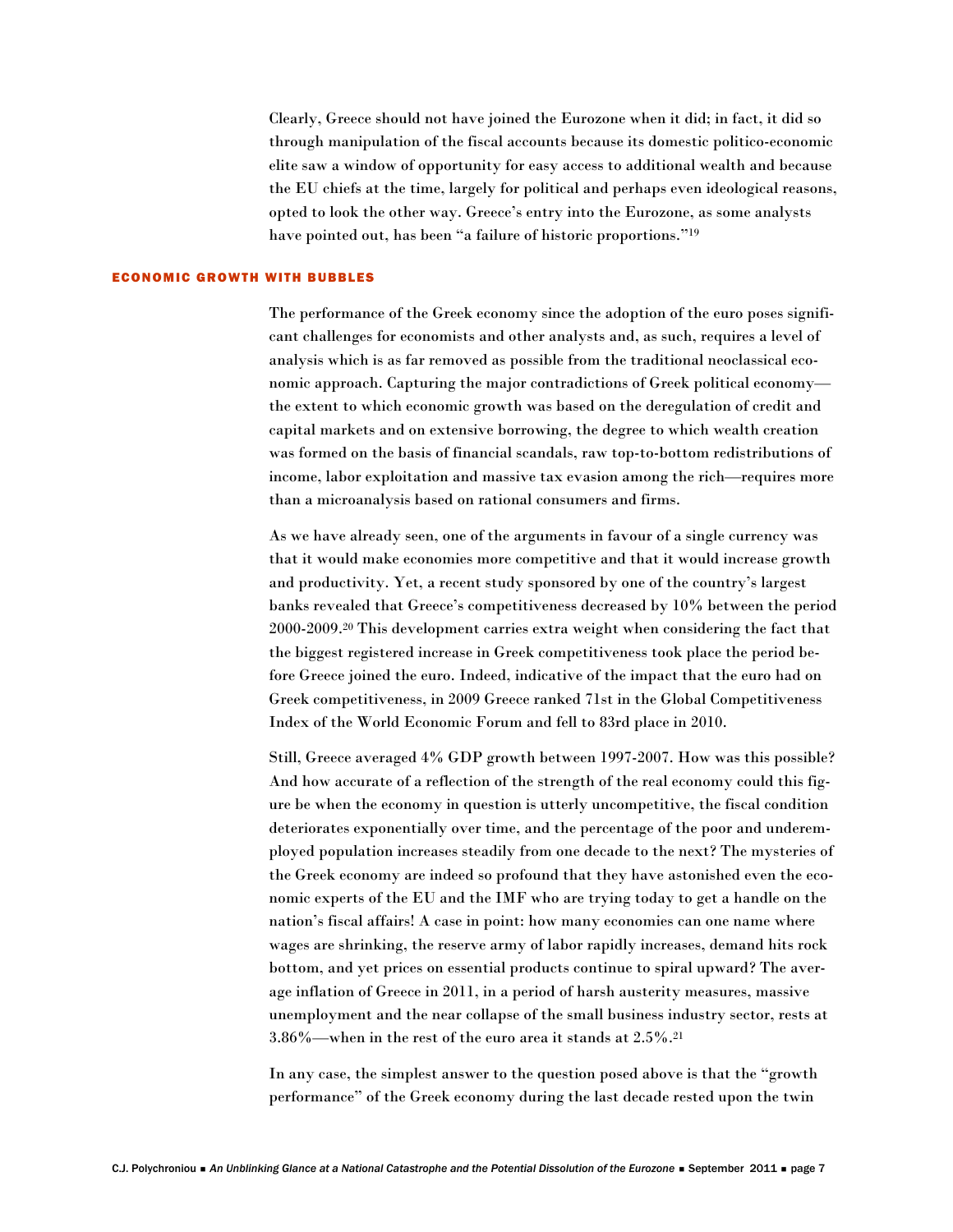pillars of heavy state borrowing and EU transfers. To be sure, Greek government debt doubled between 2001 to 2009 while EU transfers for the period 2000-2006 amounted to approximately 20 billion euros which, according to CIA estimates, equals to about 3.3% of annual GDP.22

Of course, over-indebtedness and EU transfers to Greece represent only one side of the coin. The other side of the coin is the huge amount of funds paid to creditors.23 According to the Bank of Greece, for the seven year period leading up to 2004, Greece paid 208 billion euros to its creditors, and yet its debt did not decrease but increased from 105 billion to 185.3 billion euro.24 This is the same horrible, ugly and vicious cycle of debt that many Latin American and other third world countries found themselves in at the height of western financial exploitation back in the 1960s and 1970s. Here, one must also take into account the huge amount of money that Greece has spent annually from the 1980s to the late 2000s on military armaments. Greece's military expenses, expressed as percentage of GDP, have been over the last decade almost double those of NATO and the European Union. Where the average annual rate for the latter was 2.4%, for Greece is was 4.8%. Greece has been Germany's and France's best customer. Germany and France offered generously loans to Greece so it could buy weapons to protect itself from another NATO member, i.e., Turkey.

Subsequently, by 2006, Greece already posted the second largest public debt among the 27 EU member-states.25 During the early 2000s, but also during the 1990s, all-time historical levels of consumption were recorded in Greece (consumption reached close to 90% of GDP) and investment went down (it represented slightly over 20% of GDP). In plain economic terms, as Meghir, Vayanos and Vettas point out, "this means that Greek citizens were consuming more, while less was spent on productive investment, such as factories and highways."26 Under these conditions, the size of the debt could only go up; in fact, it exploded as the borrowing rate increased to 10.2% of GDP per year during the 2000s.27 Moreover, Greece's debt is mostly external. In 2009, Greece's external public debt was 89% of GDP.28 Greece's fiscal woes were intensified by the huge discrepancy between expenditure and revenues. The Greek government collects 7.9% of GDP from direct taxes when the average EU government collects 13.7%.29 Greece's entry into the Eurozone was immersed with a host of other interesting and *Greece's military expenses, expressed as percentage of GDP, have been over the last decade almost double those of NATO and the European Union.*

profound contradictions. Capital accumulation, for example, as the Greek political economist Costas Vergopoulos points out, proceeded during the first five years of the country's entry into the Eurozone "at a rate which is equivalent to that of the growth of public deficit and debt rather than that of domestic consumption."30 Specifically, capital formation grew by 89% when domestic consumption registered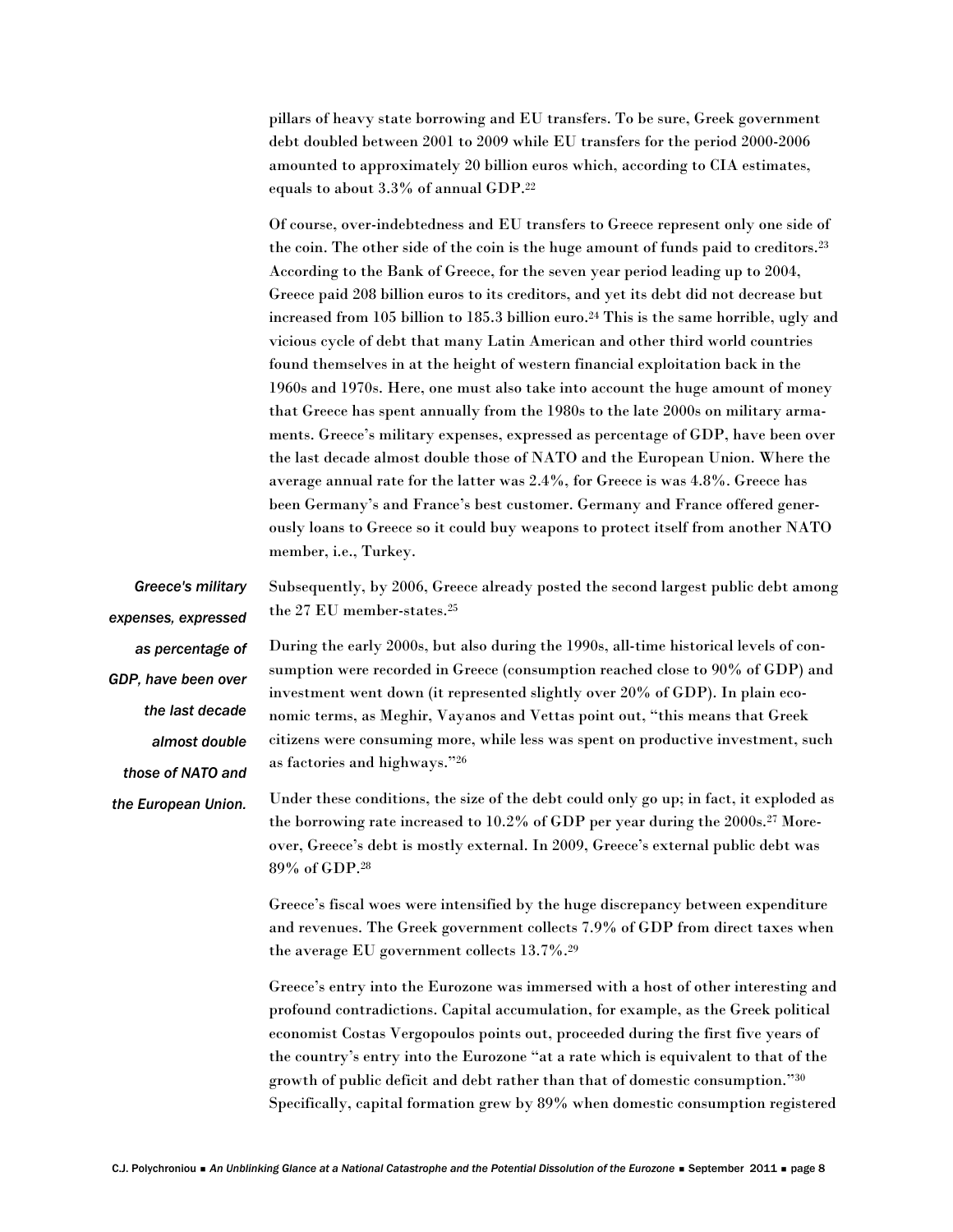a 39% growth.31 Thus, as Vergopoulos emphasized, "this development deformed the real economy as capital formation developed not in relation to the domestic and global market but on the basis of the demands of finance capital."32 In a similar vain, while labor productivity increased for the same five year period by an average annual rate of 3%, real average wages increased by only 0.8%.33

In sum, Greek economic growth between 1997-2007 was largely, if not exclusively, based on over-consumption, ever increasing debt levels, and on a capital accumulation process which was largely divorced from the real economy. It was a period of economic growth in the midst of bubbles. An immense amount of wealth for a few was also generated through financial scandals, bribes and kickbacks and through transfers via various financial schemes. Indeed, the processes of wealth grabbing and "the looting of the Hellenic Republic"34 reached new heights during the early 2000s. The debt crisis, which has made the country essentially bankrupt, will not only lead to long term catastrophic economic and social outcomes but will also secure for Greece a place as one of the world's greatest sham democracies and possibly the unique status of being the only banana republic in Europe.

### FINANCIAL SCANDALS, BRIBES AND KICKBACKS

Financial scandals and corruption represent major sources of wealth creation in Greece.35 While practicing populist policies to keep voters content and pursuing strategies designed to appease the country's vested economic interests, Greek governments since the re-establishment of democracy have, without exception, been involved in various scandals of financial and political nature by exploiting state resources to transfer wealth from the public to the private and to redistribute wealth from the bottom to the top. Similarly, bribes and kickbacks represent an integral component of the way the nation conducts its business affairs and the only possible way, in many respects, that the citizens can speed up services in the public sector. "Fakelaki" (cash inside an envelope) is used extensively in virtually all exchanges, including for access to hospitals and doctors, for keeping the tax authorities at bay, and for environmental and building violations.

At the beginning of the new millennium, and while it was getting politically ready to join the Eurozone, Greece was still licking its wounds from the greatest politicofinancial scandal in its postwar history—the collapse of the Athens stock exchange. The wild stock market speculation had been fuelled by often-repeated statements from various government officials (with Finance Minister Yiannos Papantoniou leading the chorus) that the upward trend was an accurate reflection of the robust state of the real economy. Millions of Greeks, with no prior experience in stock market investing, rushed to take advantage of the apparently golden opportunity to strike it rich overnight. The result was an estimated loss of approximately one hundred billion euro, mostly from small investors, and the largest redistribution of private wealth ever in the country's history. It was a scam of giant proportions,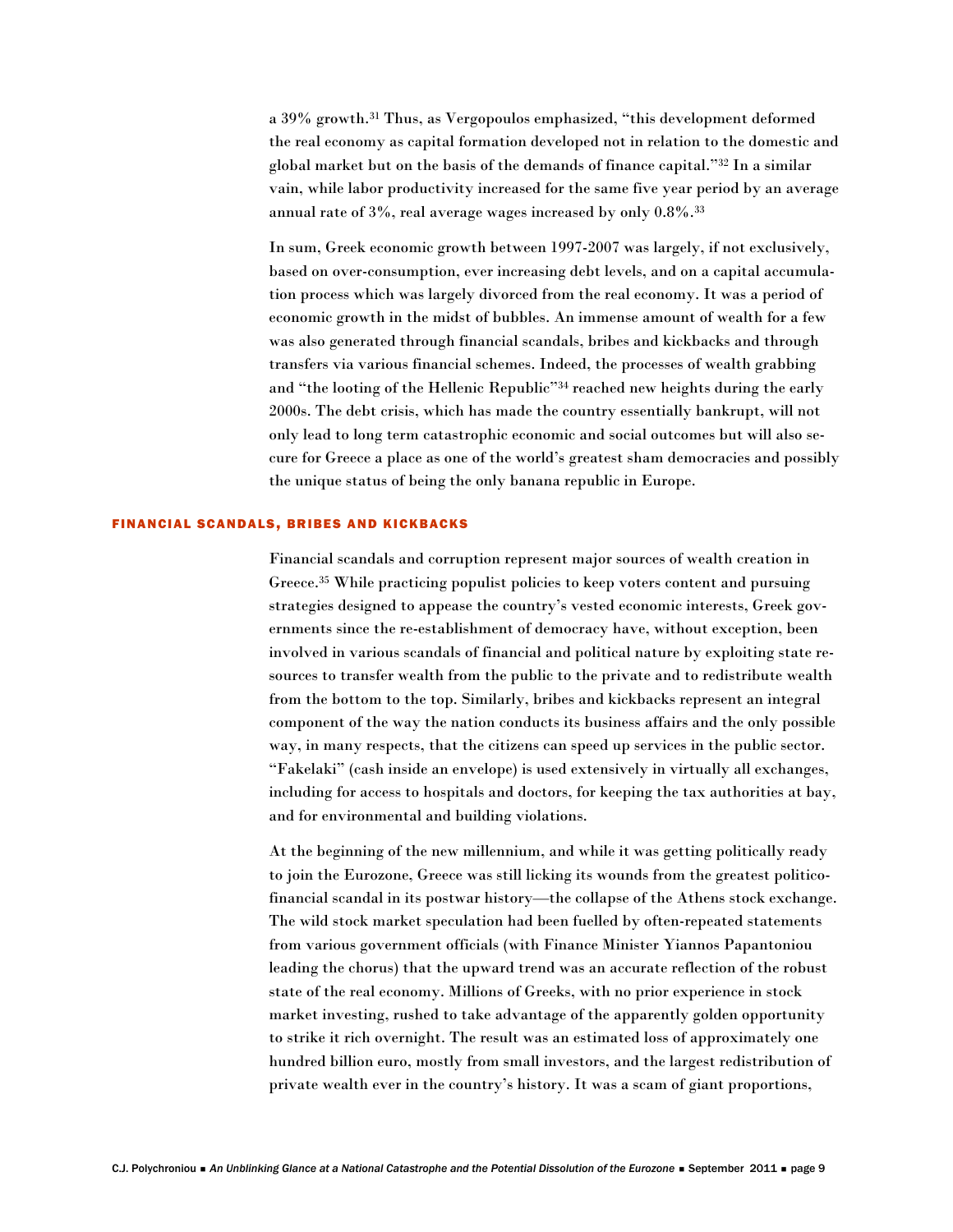*Political scandals and financial crimes many of them of gigantic proportions and with such severe legal and political implications that, in other countries, they would have led to the collapse of entire governments and heavy prison sentences for the culprits—routinely go unpunished.*

equal in conception to Albania's 1996-97 ponzi scheme frenzy, even if the latter had far greater economic, political and social consequences.

The socialist government of then-prime minister Costas Simitis was indeed directly responsible for the dramatic rise and collapse of the Athens stock exchange but this development was not an aberration: under the reign of Costas Simitis, Greece's prime minister between 1996-2004, the socialist party (PASOK) had been radically converted from a populist but kleptocratic political organization into a neoliberal party of political thugs who practiced systemic political corruption but preached the virtues of untamed markets.

The Siemens case is yet another prime example of eye-popping political corruption, with its roots going back to the early- to mid-1900s, but having grabbed public attention in Greece only in the last few years and only because of foreign media revelations about bribe scandals involving one of Germany's post powerful and richest industrial corporations.

The German company was in the habit of handing out bribes to political figures in order to gain preferential treatment over business deals (i.e., gain state contracts). This was a global practice of Siemens and it is estimated that the bribes to Greek officials in both main political parties may have been as much as 100 million euros over a ten year period. Charges were filed in 2008 for money laundering and bribery, but a parliamentary investigative committee that had been formed to examine the Siemens scandal conveniently swept the case under the rug. In any case, existing law in Greece (compliments of the current Minister of Finance in the Papandreou government) makes it impossible to prosecute ministers for crimes committed while in office.

Yet another scandal involving huge transfers took place with the 2004 Summer Olympic Games. In many ways, the organizing of the 2004 Summer Olympic Games was just the prelude to the solvency crisis that erupted a few years later and which has forced the EU to extend two rescue packages of unprecedented size in order to avoid a contagion effect into the rest of the Eurozone. Typical of the way the corrupt Greek state authorities are accustomed to conducting public affairs, the actual cost of the Olympic Games has yet to be made public; however, cost estimates range anywhere from 15 to 20 billion euros, with the cost having skyrocketed only a few months before the start of the Games. Moreover, the return benefits have been insignificant while most of the sports venues built remain idle and nearly all facilities around the Olympic Village are abandoned.

Spending money on public sector investment of dubious value, total absence of accountability, and sheer administrative incompetence are all hallmarks of the way the Greek state operates. While the bloated public sector draws the media's ire for the fiscal woes of the Greek state, the plundering of public wealth takes place for the benefit of the domestic economic elite largely in the form of huge public work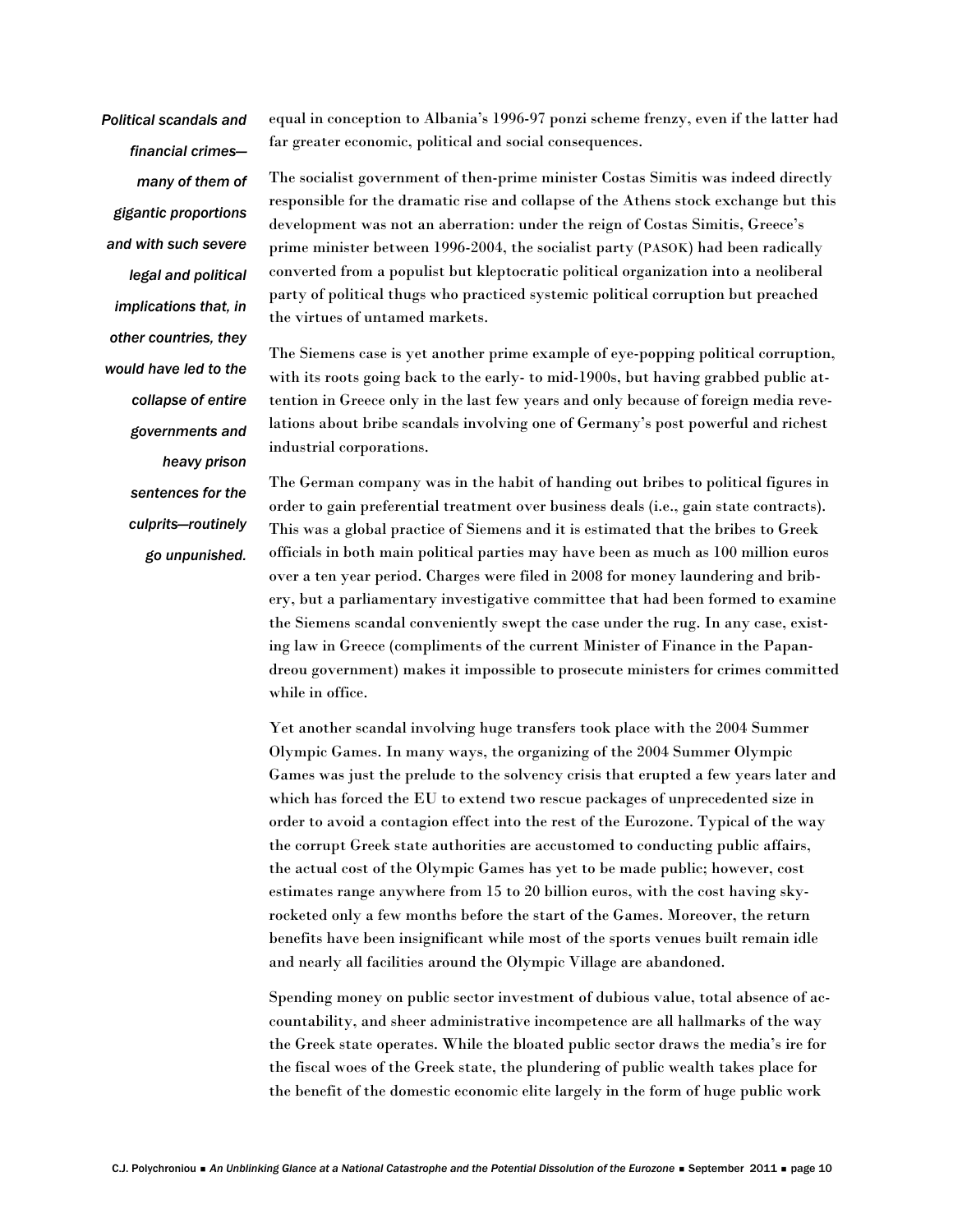contracts (always with a hefty kickback to the politicians involved) and massive tax evasion. State protection is also provided to the domestic business/industrial/ financial class for labor law violations, environmental pollution, illegal construction, etc. Indeed, the term "lawless country" is a succinct term to capture the nature of Greek political culture.<sup>36</sup> Indicative also of how endemic and accepted corruption has been to the performance of the Greek political system is the fact that the term "corruption," as Greek criminology professor Effi Lambropoulou points out, was not even part of the country's legislation until fairly recently.<sup>37</sup>

The ills and anomalies of Greek political culture are truly astonishing when we consider that Greece is a European Union member state. Greece's underground economy generates more than 40 percent of official gross domestic product; tax evasion is so widespread that it covers virtually every aspect of society, and the percentage of people on disability pensions or early age retirement far exceeds that of any other country in the EU. Political scandals and financial crimes—many of them of gigantic proportions and with such severe legal and political implications that, in other countries, they would have led to the collapse of entire governments and heavy prison sentences for the culprits—routinely go unpunished.

The Greek political system has been an insult to democracy and basic principles of decency and justice. To a large extent, the system has failed as badly as it has because the two main political parties (socialists and conservatives) have governed via clientelist practices and outright immoral principles. Political leaders have taken turns locking voters into long-term relationships based not on the delivery of public goods and a just social order, but on promises of targeted resource redistribution to party faithful. Political leaders have treated the state not as an instrument for carrying out just and effective social and economic policies, but, as a tool for realizing party-based goals, clientelist relations, and purely personal interests. In this context, the Greek crisis is not merely an economic crisis but also a political and a moral crisis. Thus, while coming out of the current economic crisis is a national priority, reforming the political system and instilling a sense of public ethos into the nation's political culture are vital undertakings for the future prospects of sustainability and democratic governance.

## DEBT CRISIS, "AUSTERITY" MEASURES, AND DEFAULT

When the global crisis erupted, the Greek economy had already entered a downturn phase, with the GDP expansion having slowed down in 2008. The industrial sector, in fact, had entered a phase of recession as far back as 2005. In 2008, the industrial production indicator had fallen by 4.2% and reached a 10% decline in 2009.38

Yet, when the crisis initially reached Greece everyone was in an apparent and inexplicable state of denial, including leading EU officials. Thus, in October 2008, Kostas Karamanlis, then Greece's prime minister and leader of the conservative New Democracy party, declared in a speech to his cadres that the Greek economy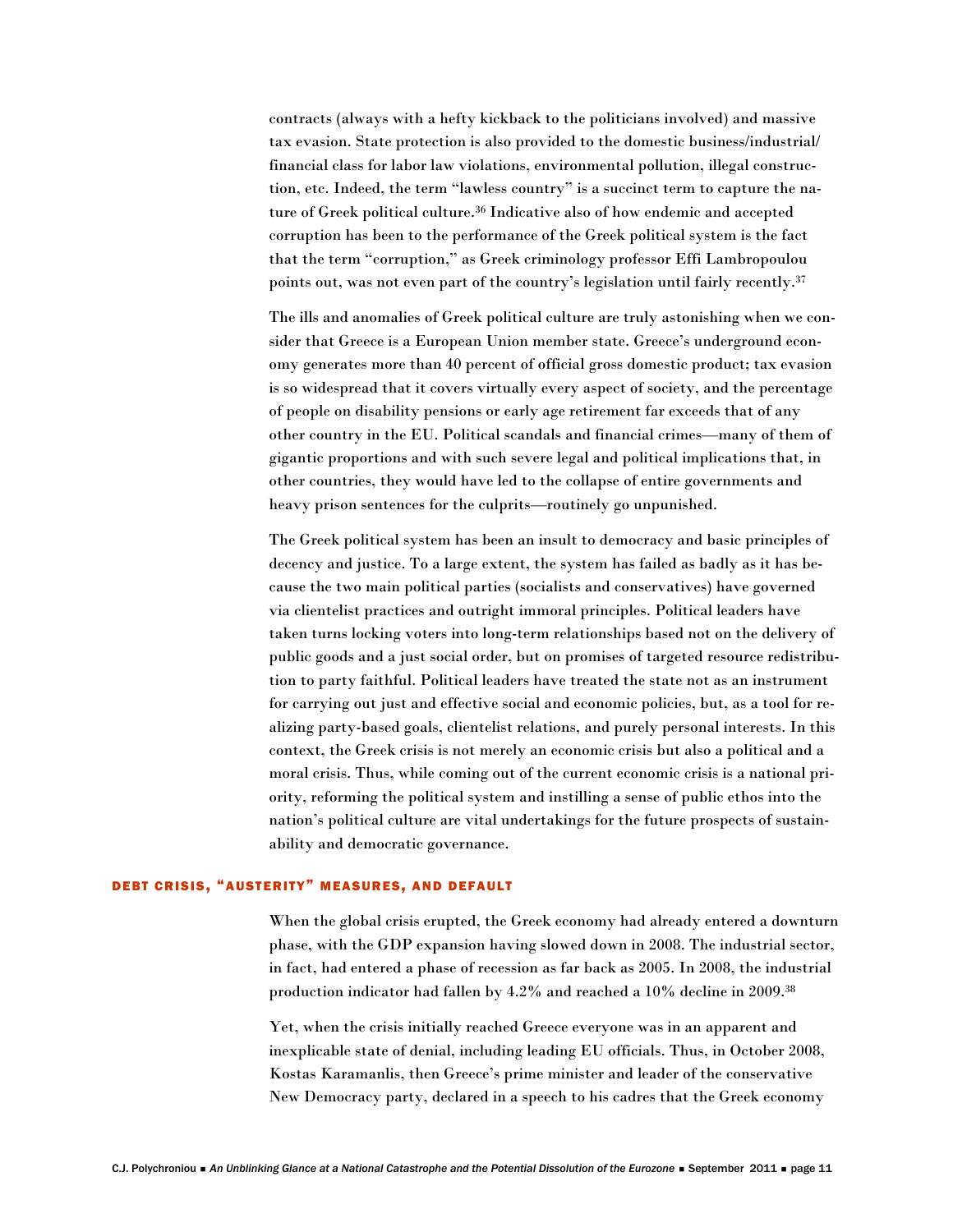was largely "shielded" from the effects of the economic crisis thanks to the structural adjustments his government had initiated. And his main political opponent, PASOK leader George Papandreou and current prime minister, assured the citizenry that "there was plenty of money around" and that, if elected, his government would exhibit "the political will" to find money for the toiling population, just as it had been found for the bailouts of the banks. But the most problematic example of unwillingness on the part of leading public officials to recognize the trouble that lay ahead for Greece came from the EU chiefs themselves: thus, EU Commissioner Joaquin Almunia announced as late as February 2009 that "the Greek economy is in better condition compared with the average condition in the Eurozone, which is currently in recession."39

Why were the Greek and EU political elites unable and unwilling to face up to the gravity of the Greek situation before things got out of hand? This question becomes even more pressing while the Greek crisis deepens, threatening the entire Eurozone with collapse, and the EU elites are content to kick the can of the Eurozone debt crisis down the road.

But Greece's sovereign debt crisis did not come out of the blue. While it may have been precipitated by the financial global crisis of September-October 2008 (the deficit had climbed to 15.4% of GDP), it had long been in the making. It was, in effect, a time bomb waiting to explode. As the analysis of the historical context of Greece's political economy that followed should suggest, the Greek economic model of growth was highly flawed and contained numerous severe contradictions which were waiting to explode. As we have argued, in Greece, income tax rates were always very low, tax evasion massive, and Greek governments ran a continual deficit—building up an immense stock of national debt consistently well over 100 percent of GDP.

Greece's debt level will soon exceed 170% of GDP. It is clearly unmanageable even though EU officials continue to view the Greek problem as one of solvency and treat it instead as one of liquidity.

The bailout plan that went into effect in the summer of 2010 has been a social and economic catastrophe for Greece. It has accelerated the economy's downward spiral and has subjected the Greek population (especially those who are least responsible for the crisis) to extreme economic measures which reduce purchasing power and increase employment insecurity. The economics of the neoliberal structural adjustments (liberalization of the labor market, sharp budget cuts, sharp reductions in pensions and wages, sharp increases in value added tax rates, privatization of state assets) that were part of the massive financial package (which, incidentally, carried originally a usurious interest rate of 5%—much higher than what Greece was able to borrow from the international credit markets prior to being shut out) are leading to a devastating collapse of the country's productive base, skyrocketing unemployment, increased pauperization and social malaise, political discontent and crime.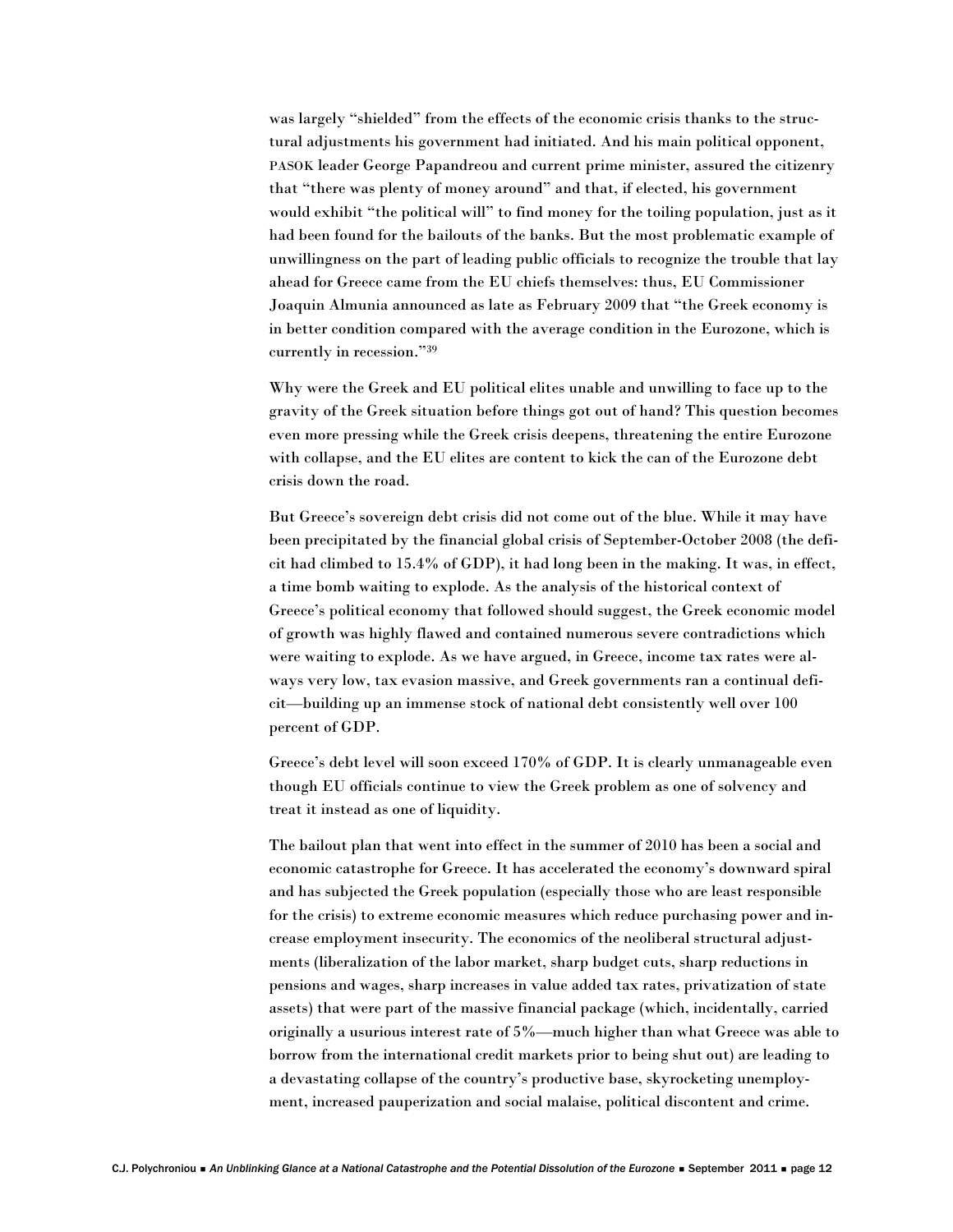The dismal failure of the bailout plan and its accompanying agreement for extreme neoliberal reforms of the Greek economy is probably best reflected through the fact that, since it went into effect, the size of the debt has increased substantially—and all projections is that it will continue to increase in the years ahead. As the Greek General Accounting office reported, by the end of 2010 Greece's public debt increasedby 41.8 billion euros or by 10 percentage units of the GDP.40 Unemployment suffered the same fate, as it increased by 4.4% in one year (from May 2010 to May 2011), according to the data released by the Greek statistics agency. The small business sector has also been particularly hard hit, as demand has plummeted to an all time record. In downtown Athens, as the Greek daily newspaper *Eleftherotypia* reported recently, one out of four businesses are shutting down.41

The euphemistically called austerity measures (the term "austerity" carries with it a moral connotation, as something good for the mind and the soul) have failed to accomplish all of their stated goals and objectives. According to the original EU/IMF projections, the structural adjustments would help the Greek economy to immediate recovery, reduce deficits and debt, and allow Greece to return to the international credit markets by mid-2011. All three of these projections have been widely off the mark. Instead of recovery there is deepening recession (GDP is declining at an average annual rate at about 4.5%), debts levels are increasing, and Greece has been now indefinitely shut out from international credit markets. In a rational and just world, all the EU, IMF and Greek government officials responsible for enforcing a bogus economic program would be released from their duties immediately and forced into retirement. In different historical eras, of course, such irresponsible and cruel leaders often enough ended up with their heads cut off!

Having said this, one cannot underestimate the degree of public anger brewing throughout Greece today against the current government (which may easily go down in history as the most incompetent government ever to rule modern Greece) and the EU/IMF authorities. The tendency on the part of leading administration officials (including Theodoros Pagalos, the deputy prime minister, and Andreas Loverdos, the health minister) to directly blame the citizenry, and particularly public employees, for the country's economic mess stands as yet another undeniable display of how politically and morally bankrupt the country's political establishment is and adds fuel to fire. Politically and socially, the situation may become indeed highly volatile, going beyond demonstrations outside the Greek parliament and sit-ins by the indignant protesters. As Costas Douzinas and Petros Papaconstantinou sought to underscore in a recent article in the British newspaper *The Guardian,* Greeks are "standing up to EU neocolonialism."42

*The euphemistically called austerity measures. . . have failed to accomplish all of their stated goals and objectives.*

> One doesn't have to accept the rather intellectualized interpretation of the two analysts above about the current political situation in Greece to sense that the EU policies towards are counterproductive and thus unpopular. (In my view, the analysis highly underestimates how conservative and passive Greek society remains at its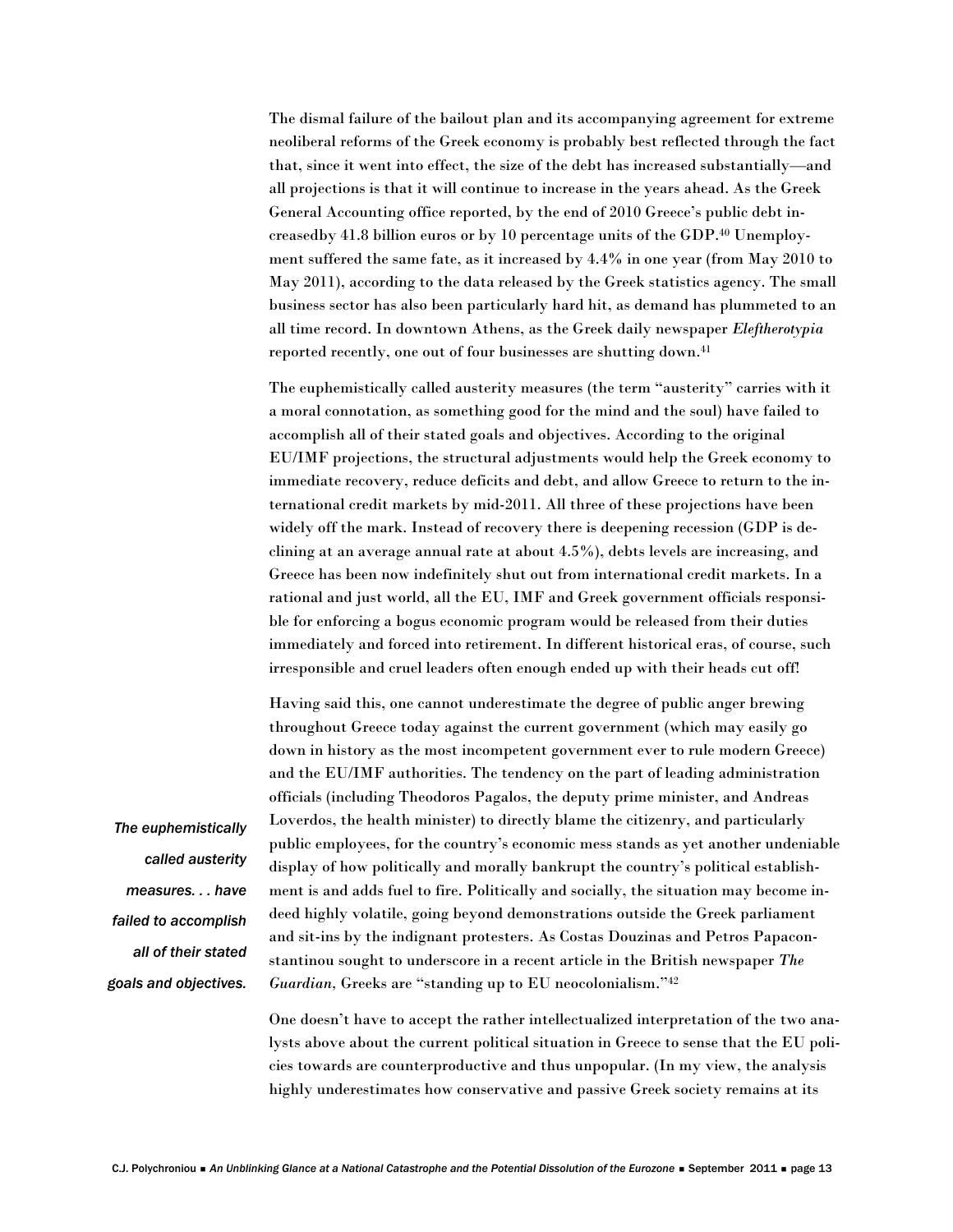root, or how unprogrammatic the Left's project is today in order to provide the basis for large-scale social and political change.) Even central bankers, including at the European Central Bank, are becoming fed up with how EU's primary leaders are addressing the Greek and the Eurozone debt crisis.43

The EU is indeed at crossroads. It has to restructure the way it manages its economic affairs, probably by moving closer to the U.S. model, or face dissolution of the Euroland. The crisis is that stark and the choice is that clear. Yet, it would take a considerably long time for the EU to initiate large-scale architectural changes, which is another way of saying that market and political turmoil are likely to stick around for much longer than anyone cares to see. This also means that the Greek crisis is unlikely to be resolved any time soon, thereby substantially increasing the chances of a default and Greece's exit from the Eurozone. Indeed, this is quite possibly a near-future scenario as the EU chiefs will be contemplating the kind of structural changes they need to enforce for greater economic coordination and closer political union. Greece is EU's weakest link and further bailout plans for Athens are unlikely to be tolerated by northern European citizens.

Indeed, the second bailout plan agreed on in late July of this year is already in doubt, with countries like Finland demanding collateral from Greece in exchange for its share of additional bailout funds, and various EU governments having doubts whether their parliaments will approve another bailout plan. The EU and IMF authorities also seem to be losing patience with the government in Athens over what they perceive to be stalling tactics against the structural adjustment policies; however, that could be merely a decoy attempt for covering up their own failures, such as the projected impact that the austerity measures would have on the Greek economy.

So default for Greece is the most likely scenario. The only question is whether it will be a soft or a hard type of default. A soft type of default will keep Greece in the Eurozone but will subject the country to a decades-long economic recession and declining standards of living. A hard type of default will definitely force Greece to leave the Eurozone, causing in the process undeniably large-scale havoc, but it will be of short duration and may in fact compel Greeks to take charge of their own destiny and help them overcome their particular economic problems and national faults. For a country in dire need of change, this may be in the end the best possible scenario of all.

#### NOTES

1. Francois Duchene, *Jean Monnet: The First Statesman of Independence*. New York: W. W. Norton, 1994 p. 188; cited in David Marquand, *The End of the West: The Once and Future Europe*. Princeton, NJ.: Princeton University Press, p. 31.

2. Mark Lander. "The U.S. Financial Crisis Is Spreading to Europe." *The New York Times,*  (October 1, 2009P, p. C1.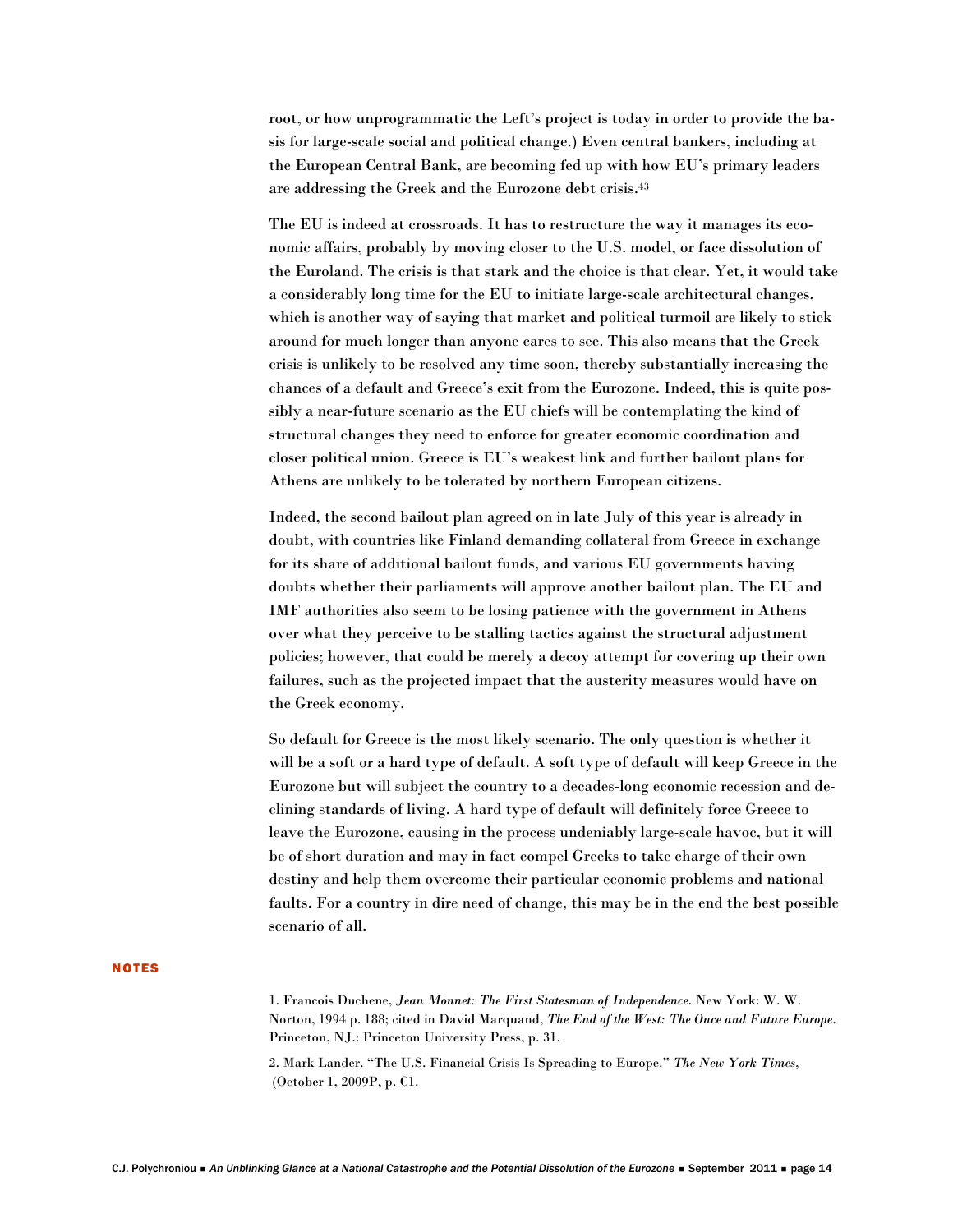3. Quote cited in Vincent Browne, "Let's own up to our part in the burst bubble." *The Irish Times* (April 6, 2011).

4. Expression borrowed from the title of a lead article which appeared in *The Telegraph's* blog on April 28, 2010. See http://www.telegraph.co.uk/finance/financialcrisis/7644709/Greek-debt-crisisspreading-like-Ebola-and-Europe-must-act-now-OECD-warns.html

 5. See Terry McDonough and C.J. Polychroniou, "Ireland and Greece – A tale of the good twin and the bad twin and their common fate," *Progressive Economy @TASK* (February 7, 2011). 6

6. An extended version of the analysis and critique on neoliberalism that just followed can be found in my online article "Europe in the Iron Grip of Neoliberal Fiscal Discipline and Anti-Labor Measures," published in *Truthout* (June 8, 2010).

7. See http://www.spiegel.de/politik/deutschland/0,1518,774925,00.html

8. Quotes cited by BBC News on January 1, 2001. See http://news.bbc.co.uk/2/hi/business/1095783.stm

9. Commission of the European Community, "One Money, One Market: An Evaluation of the Potential benefits and Costs of Forming an Economic and Monetary Union," European Economy 44 (October 1990).

10. Robert Gilpin, *The Challenge of Global Capitalism: The World Economy in the 21st Century*. Princeton, NJ.: Princeton University Press, 2000, p.205.

11. "The Euro Proved To Be a Mistake." C. J. Polychroniou interview with Joachim Starbatty in *The Sunday Eleftherotypia*, *Economy Section* (December 24, 2010).

12. Representative of this line of reasoning was Yiannis Stournaras, "Οι προκλήσεις της οικονομικής πολιτικής," *To Vima* (January 2, 2000). Director of the Foundation for Economic and Industrial Research, Stournaras is one of the staunchest neoliberal economists in Greece today and his econometric analyses, usually based on an illusory frame of reference to the real world of economics (typical example here are his projections on growth as a result of the opening up of Greece's closed professions), provide the rationale for various ideological claims on the need for neoliberal economic reform and the justification of unpopular government policies.

13. A fine analysis of the problems that the Greek economy was going to run into by having joined the Eurozone can be found in Theodoros Pelagidis's book *Η ελληνική οικονομία στην εποχή της "νέας πολιτικής*." Athens: Papazisis, 2001

14. Figures cited in an article by Alessandro Gavazza and Alessandro Lizzeri titled "Transparency and Economic Policy" which appeared in *The Review of Economic Studies*, Vol. 76, No. 3 (July, 2009), p. 1025.

15. See Costas Meghir, Dimitri Vayanos and Nikos Vettas, "The economic crisis in Greece: A time of reform and opportunity." The article is available at www.greekeconomistsforreform.com

16. Figures cited in the Greek daily newspaper *Eleftherotypia*, "Σήματα κινδύνου από το ισοζύγιο πληρωμών" (June 10, 2001).

17. Galini Foura "Ταμεία Υγείας: 500 δισ. έλλειμμα το 2000," *Kathimerini* (May 6, 2001).

18. Data for national employment levels and unemployment rates for 1999 are derived from The Economic Report of the Bank of Greece, Issue 16 (December 2000), pp. 8-9.

19. Costas Lapavitsas, "Euro exit strategy crucial for Greeks," *The Guardian* (June 21, 2011).

20. Dimitris Malliaropulos, "How much did competitiveness of the Greek economy decline since EMU entry?" *Eurobank Research: Economy and Markets*, Vol. 5. No. 4. July 2010.

21. See http://www.inflation.eu/inflation-rates/greece/historic-inflation/cpi-inflation-greece-2011.aspx

22. *The CIA World Factbook* (September 2009).